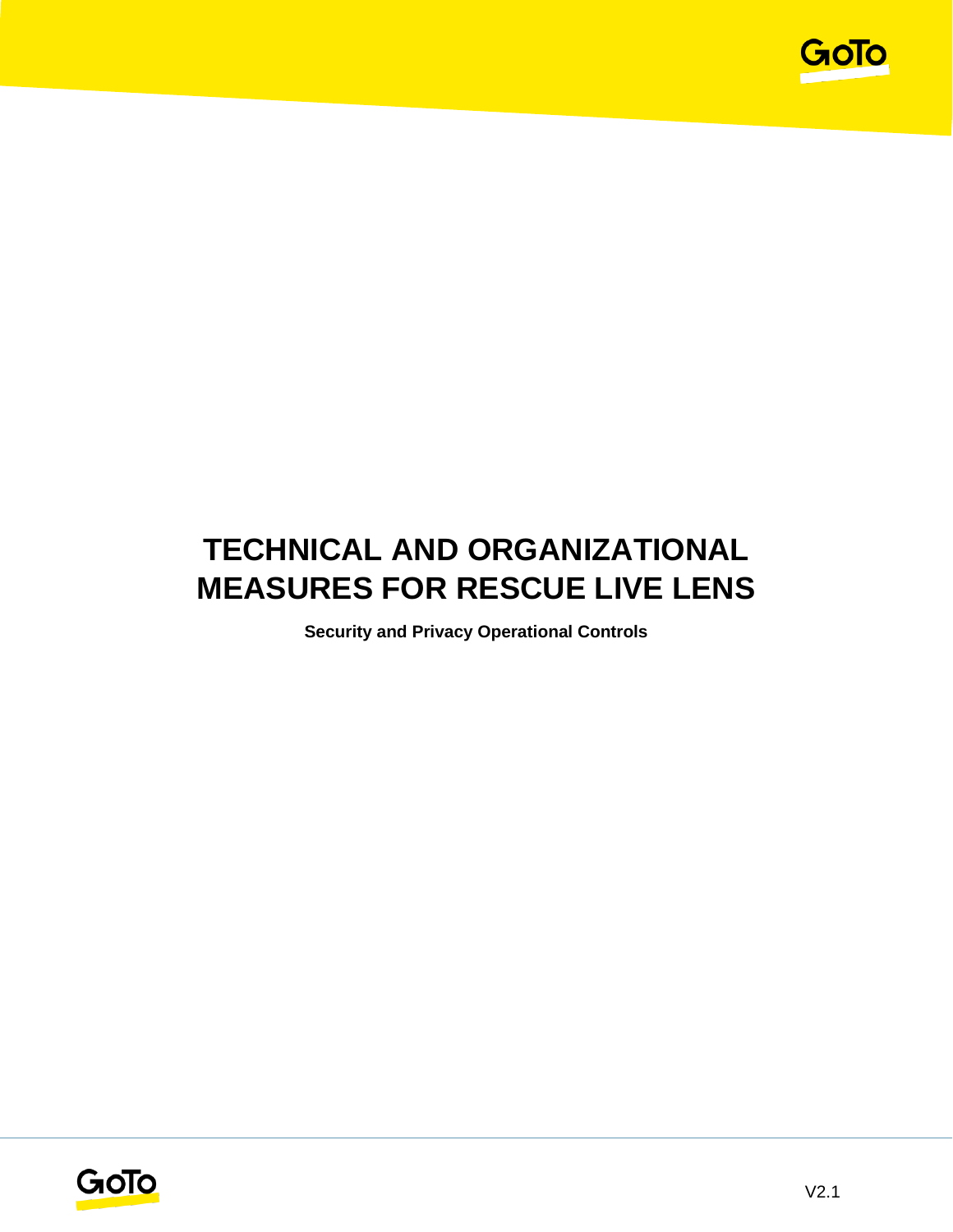# 1 Products and Services

This document focuses on the Technical and Organizational Measures (TOMs) of the Rescue Live Lens infrastructure and communications channels. Rescue Live Lens enables IT and support agents to deliver audiovisual remote support to mobile devices with camera share from a web-based agent console.

Rescue Live Lens employs robust data security measures in order to defend against both passive and active attacks.

# 2 Product Architecture

Rescue Live Lens uses an application service provider (ASP) model designed to provide secure operations while integrating with a company's existing network and security infrastructure. Its architecture is designed for optimal performance, reliability and scalability. Redundant switches and routers are built into the architecture and intended to ensure that there is no single point of failure. High-capacity, clustered servers and backup systems are utilized in order to ensure continued operation of application processes in the event of a heavy load or system failure. Service brokers load balance the client/server sessions across geographically distributed communication servers. The communications architecture for Rescue Live Lens is depicted in Section 2.1 below.



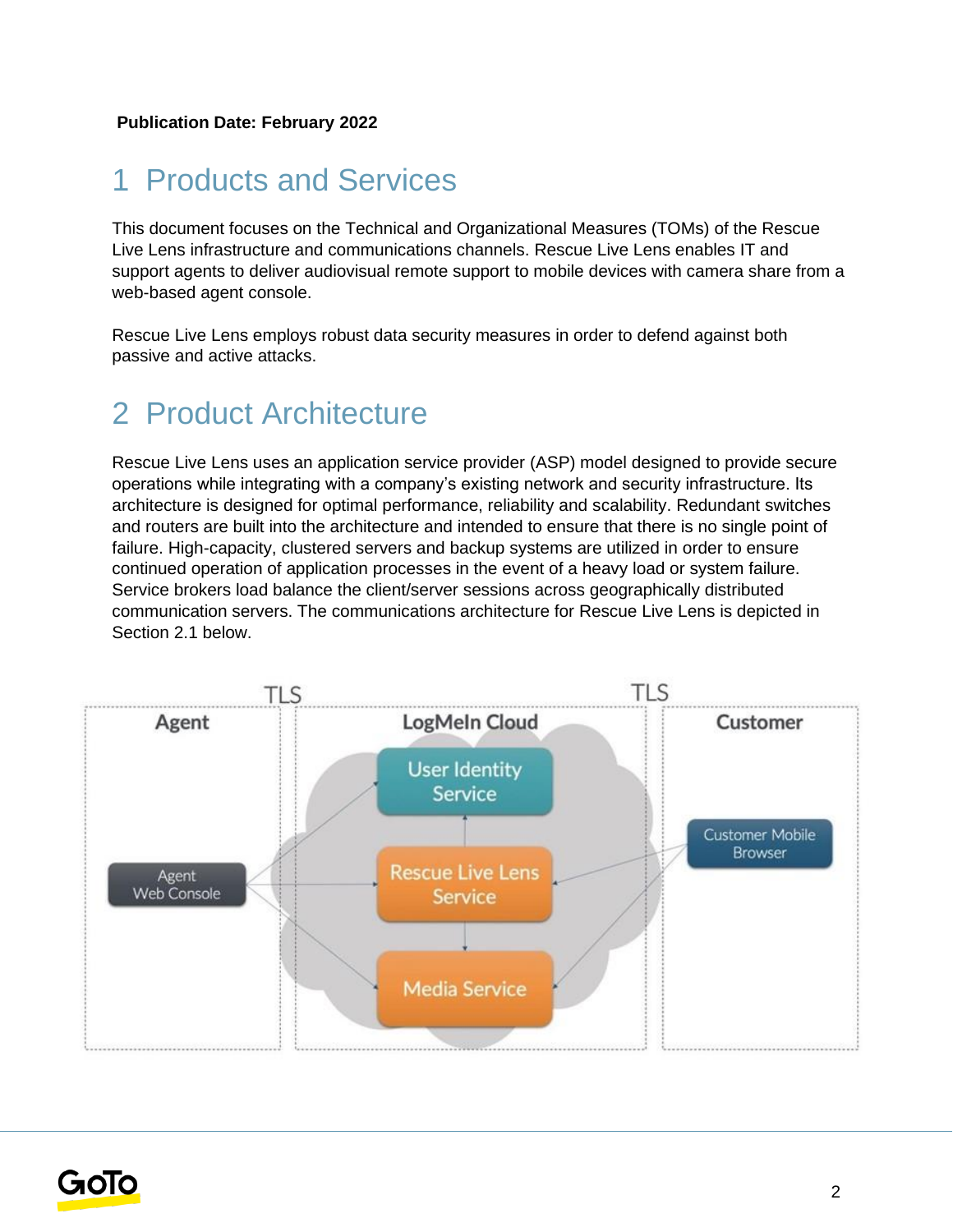# 2.1. Communications Architecture

Agent authentication utilizes the GoTo User Identity Service. Communication between participants in a Rescue Live Lens Session occurs via an overlay networking stack that logically sits on top of the conventional UDP and TCP/IP. This network is provided by Rescue Live Lens and Media Service hosted in Amazon AWS.

Rescue Live Lens Session participants (Agent Web Console and Customer Mobile Browser) communicate with Rescue Live Lens and Media Service using outbound TCP connections on port 443 or UDP port 15000, depending on availability. Because Rescue Live Lens is a webbased service, participants can be located nearly anywhere on the Internet — at a remote office, at home, at a business center or connected to another company's network.

# 3 Rescue Live Lens Technical Security Controls

GoTo employs industry standard technical security controls appropriate to the nature and scope of the Services (as the term is defined in the Terms of Service) designed to safeguard the Service infrastructure and data residing therein. Find the Terms of Service a[t](http://www.logmein.com/legal/terms-and-conditions) [https://www.goto.com/company/legal/terms-and-conditions.](https://www.goto.com/company/legal/terms-and-conditions)

### 3.1. Authentication

Rescue Live Lens Agents and Account Administrators are identified by their email address and authenticated using a password. During authorized authentication, the password is not transmitted by GoTo in an unencrypted state.

Authentication procedures are governed by the following policies:

**Strong passwords:** A strong password must be a minimum of eight (8) characters in length with appropriate complexity requirements (i.e., must contain both letters and numbers). Passwords are checked for strength when established or changed.

**Two-Factor Authentication:** As an additional security measure, optional two-factor authentication is available for every Rescue Live Lens technician group account. If enabled, two-factor authentication requires every user to authorize access via two separate methods.

**Account lockout:** After five consecutive failed log-in attempts, the user account is put into a mandatory soft-lockout state. This means that the user account holder will not be able to log-in for five minutes. After the lockout period expires, the user account holder will be able to attempt to log-in to his or her account again.

### 3.2. Logical Access Control

Logical access control procedures are in place, designed to prevent or mitigate the threats of unauthorized application access and data loss in corporate and production environments. Employees are granted minimum (or "least privilege") access to specified GoTo systems,

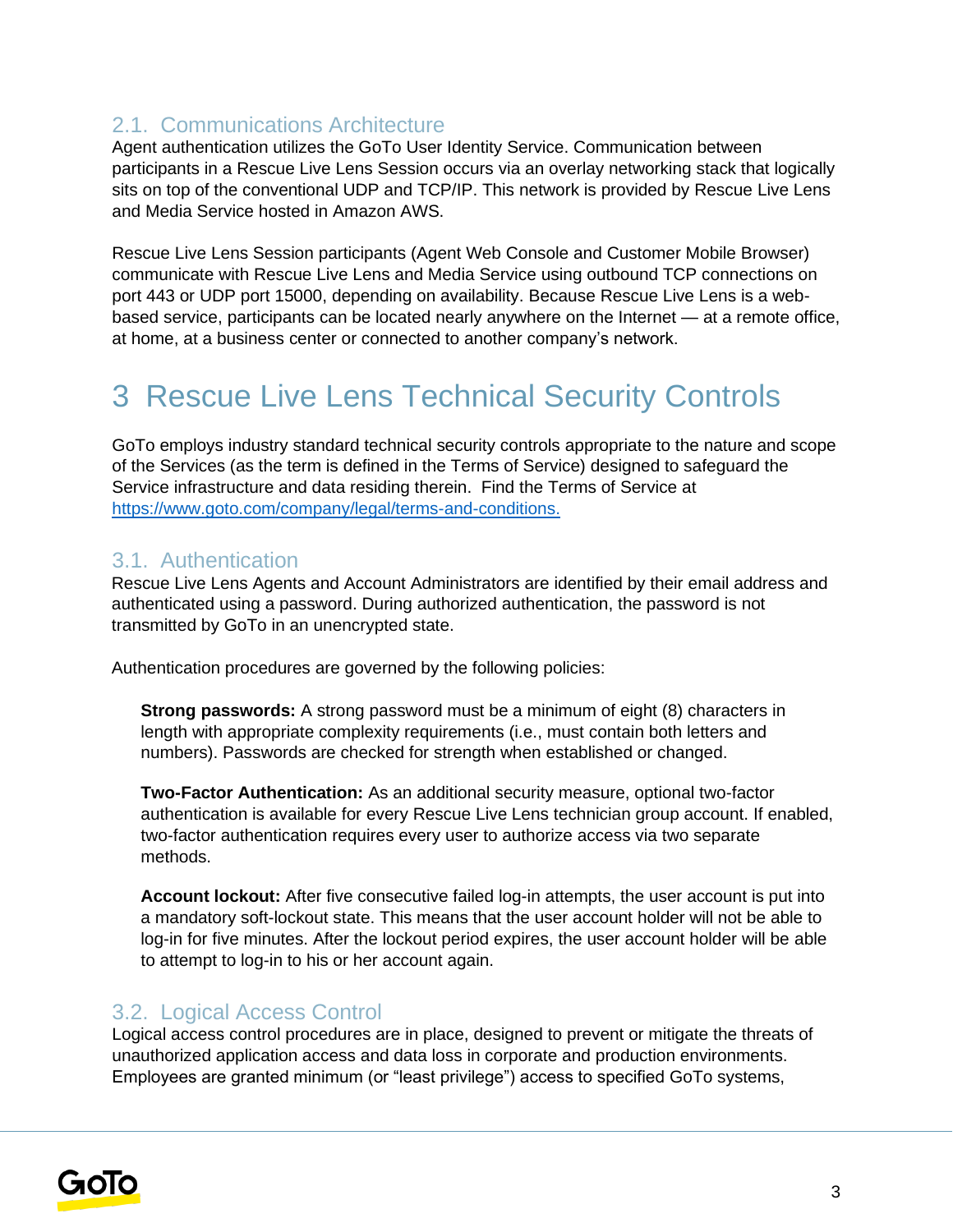applications, networks, and devices as needed. Further, user privileges are segregated based on functional role and environment.

Users authorized to access Rescue Live Lens product components may include GoTo's authorized technical staff (e.g., Technical Operations and Engineering DevOps), customer administrators, or end-users of the product. On-premise production servers are only available from jump hosts or through the Operations virtual private network (VPN). Cloud-based production components are available through SSU (Self Service Unix) authentication.

# 3.3. Permission Based Access Control

#### 3.3.1. Camera Share Session

An essential part of Rescue Live Lens security is its permission-based access control model designed to protect access to the Customer's camera and microphone. During Live Lens support sessions, the Customer is prompted for permission before initiation of any access to their camera or microphone.

## 3.4. Role Based Access Control

Rescue Live Lens provides access to a variety of resources and services using a role-based access control system that is enforced by its various service delivery components. The following roles are defined:

**Account Administrator**: Rescue Live Lens user with full admin privileges to perform administrative functions pertaining to Agents. Account administrators can create, modify and delete Agent accounts and modify subscription data.

**Agent**: Rescue Live Lens user. The agent is able to initiate Live Lens Sessions in order to provide assistance to Customers via camera share.

**Customer**: Unauthenticated person requesting support from the Agent. The Customer can close sessions and must grant permissions for the Agent to access his/her device.

## 3.5. Perimeter Defense and Intrusion Detection

GoTo employs industry standard perimeter protection tools, techniques and services that are designed to prevent unauthorized network traffic from entering its product infrastructure. The GoTo network features externally facing firewalls and internal network segmentation. Cloud resources also utilize host-based firewalls.

## 3.6. Data Segregation

GoTo leverages a multi-tenant architecture, logically separated at the database level, based on a user's or organization's GoTo account. Only authenticated parties are granted access to relevant accounts.

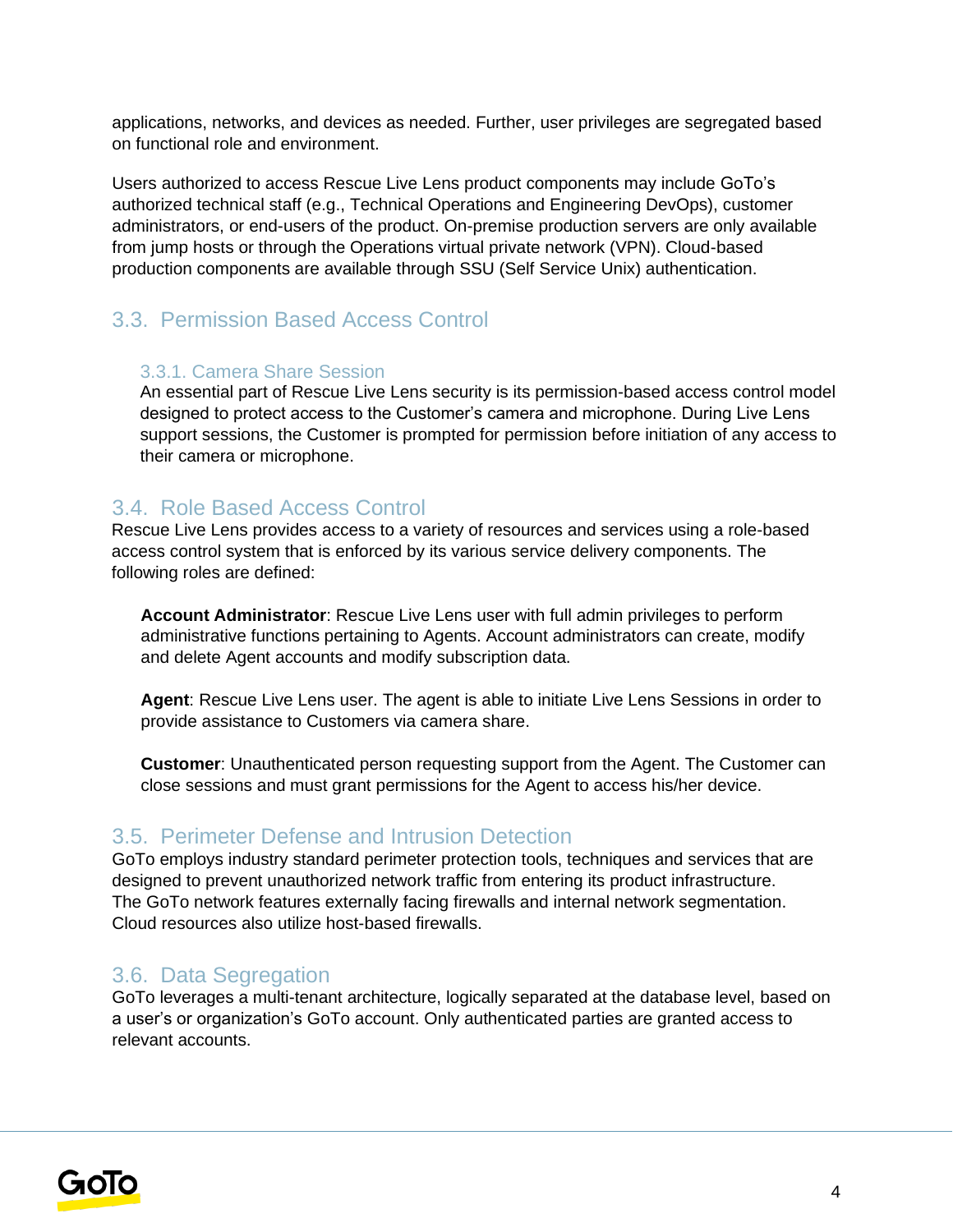# 3.7. Physical Security

GoTo contracts with datacenters to provide physical security and environmental controls for server rooms that house production servers. These controls include:

- Video surveillance and recording
- Multi-factor authentication to highly sensitive areas
- Heating, ventilation and air conditioning temperature control
- Fire suppression and smoke detectors
- Uninterruptible power supply (UPS)
- Raised floors or comprehensive cable management
- Continuous monitoring and alerting
- Protections against common natural and man-made disasters, as required by the geography and location of the relevant data center
- Scheduled maintenance and validation of all critical security and environmental controls

GoTo limits physical access to production datacenters to only authorized individuals. Access to an on-premise server room or third-party hosting facility requires the submission of a request through the relevant ticketing system and approval by the appropriate manager, as well as review and approval by Technical Operations. GoTo management reviews physical access logs to datacenters and server rooms on at least a quarterly basis. Additionally, physical access to datacenters is removed upon termination of previously authorized personnel.

# 3.8. Data Backup, Disaster Recovery, Availability

GoTo's architecture is designed to perform replication in near-real-time to geographically diverse locations. Databases are backed up using a rolling incremental backup strategy. In the event of a disaster or total site failure in any one of the multiple active locations, the remaining locations are designed to balance the application load. Disaster recovery related to these systems is tested periodically.

# 3.9. Encryption

GoTo maintains a cryptographic standard that aligns with recommendations from industry groups, government publications, and other reputable standards groups. The cryptographic standard is periodically reviewed, and selected technologies and ciphers may be updated in accordance with the assessed risk and market acceptance of new standards.

Key points regarding encryption in Rescue Live Lens include:

- Rescue Live Lens session data is protected with up to Transport Layer Security (TLS) 1.2 (if supported) 256-bit AES encryption in transit.
- Session keys are generated server-side by the Agent and remain there in order to be able to connect the Customer to the Agent. The service is designed to ensure that these keys are never exposed or visible to the public.
- Encrypted communication between the Customer and the Agent in Rescue Live Lens occurs via the Media Service.
- Endpoints within the Rescue Live Lens infrastructure use TLS connections.

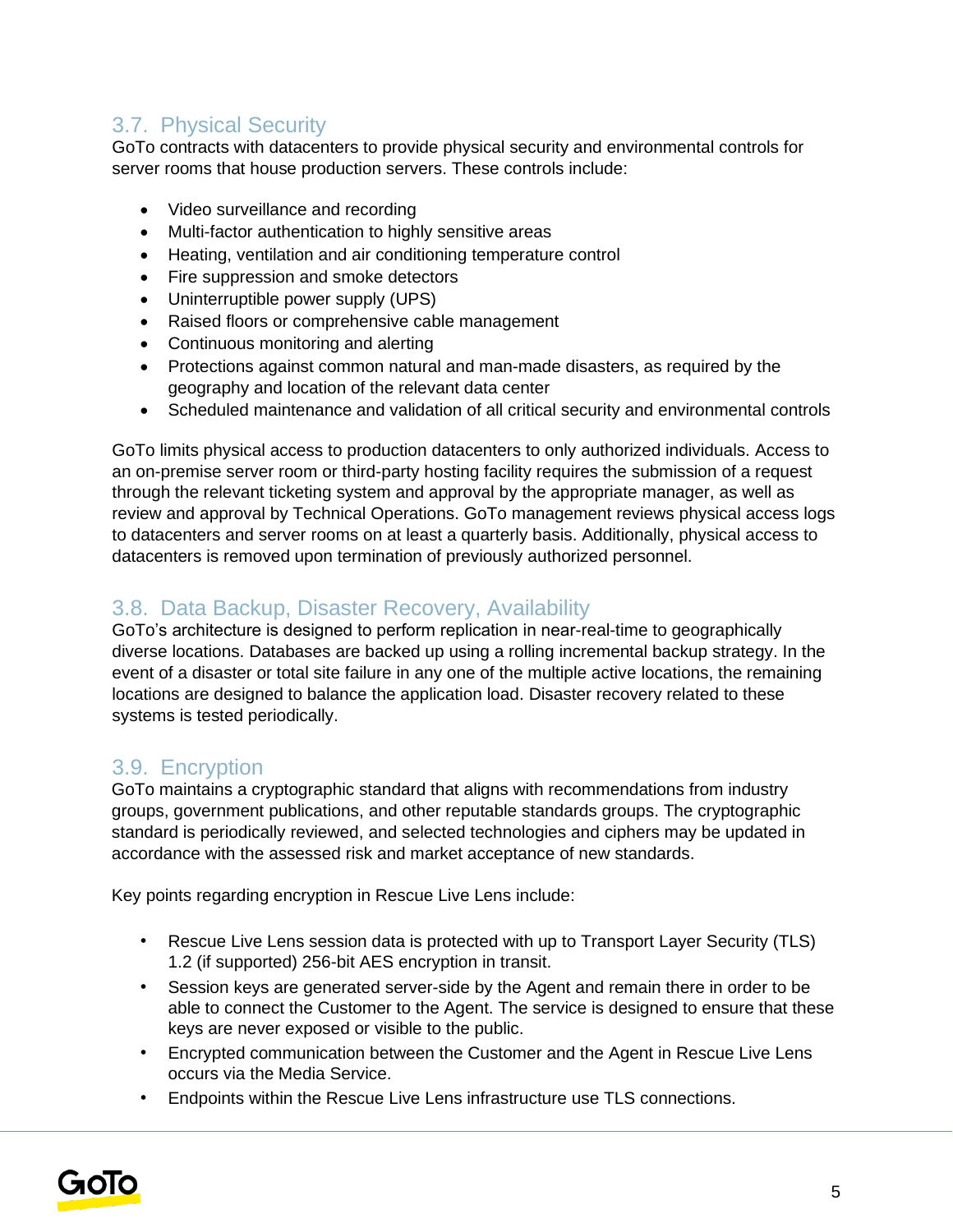#### 3.9.1. In-Transit Encryption

To further safeguard Customer Content (as the term is defined in the Terms of Service) while in transit, GoTo uses current TLS protocols and associated cipher suites.

Customer Endpoint and backend communication are encrypted via OpenSSL. Communications security controls based on strong cryptography are implemented on the TCP layer via TLS standard solutions.

Strong authentication measures are utilized in order to help reduce the likelihood of wouldbe attackers masquerading as infrastructure servers or inserting themselves into the middle of support session communications.

To provide protection against eavesdropping, modification or replay attacks, IETF-standard TLS protocols are used to protect all communication between endpoints and our services. All session related data are encrypted in transit with up to TLS 1.2, if supported (2048-bit RSA, AES256 strong encryption ciphers with 384-bit SHA-2 algorithm).

GoTo also advises that Agents configure their browsers to use strong cryptography by default whenever possible, in order to increase technical safeguards on the Agent's machine, and to always install the latest operating system and browser security patches.

When connections are established to the Rescue Live Lens website and between Rescue Live Lens components, GoTo servers authenticate themselves to clients using GlobalSign public key certificates. Server-to-server APIs are accessible only within GoTo's private network behind robust firewalls.

#### 3.9.2. At-Rest Encryption

Rescue Live Lens configurations, all session data, and recording files are encrypted at rest with 256-bit AES encryption.

#### 3.9.3. TCP Layer Security

Internet Engineering Task Force (IETF)-standard TLS protocols are used in order to protect communication between endpoints.

For their own protection, GoTo recommends that all users configure their browsers to use strong cryptography by default whenever possible, and to ensure that operating system and browser security patches are kept up to date.

#### 3.10. Vulnerability Management

Ensuring the safety and protection of GoTo Customer's Content and systems is top priority. GoTo implements various security measures throughout the lifecycle of all its products. Security aspects are considered and taken into account during development and operations of Rescue Live Lens.

Dynamic and static application vulnerability testing, as well as Security assessment testing activities for targeted environments, are also performed periodically. Relevant vulnerabilities are

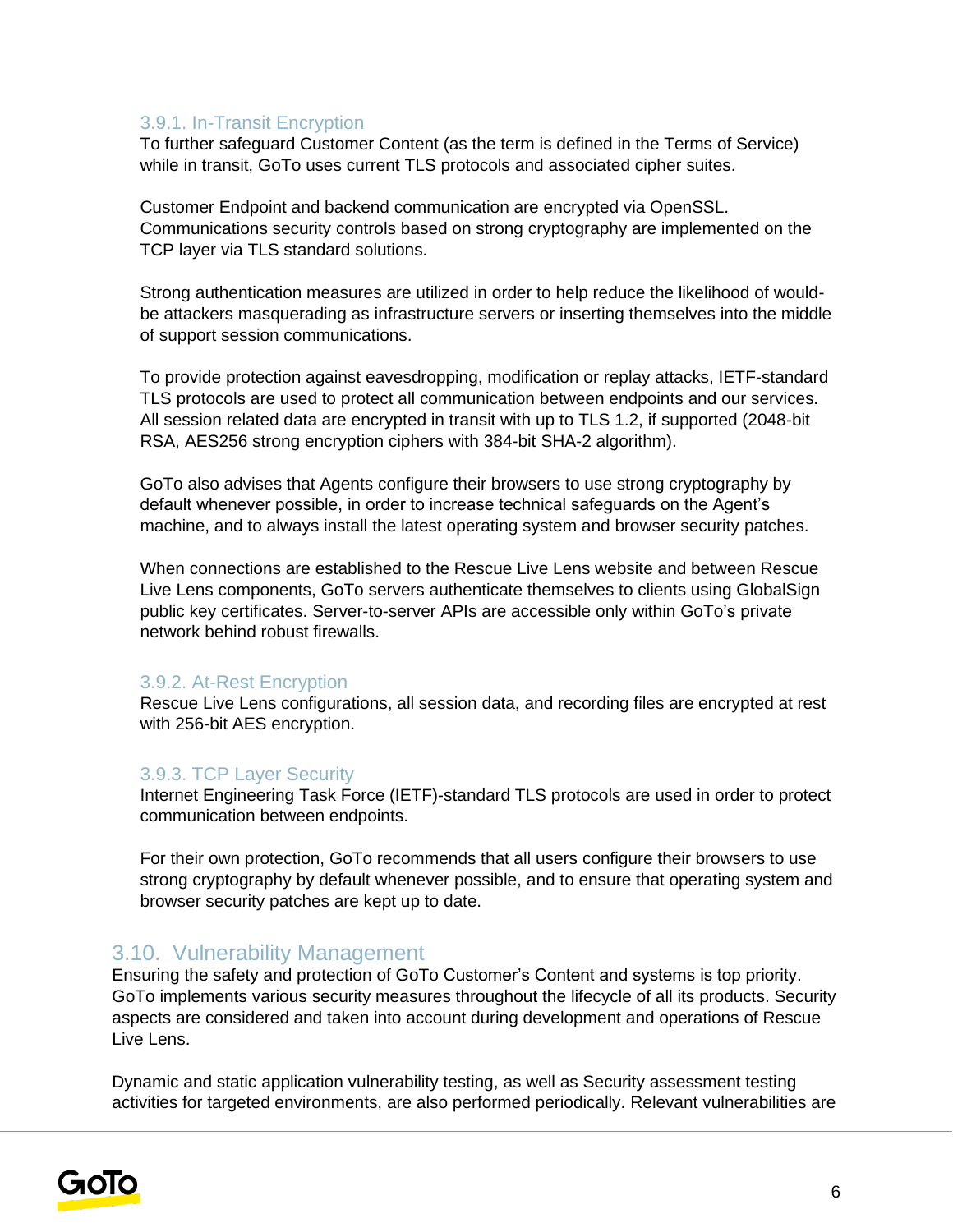also communicated and managed with monthly and quarterly reports provided to development teams, as well as management.

#### 3.10.1. Security Team

GoTo's Security team continuously monitors product development and operations in close collaboration with the product engineers in order to keep Rescue Live Lens secure and prevent or reduce the likelihood for possible risks.

#### 3.10.2. Internal and External Audits

GoTo's internal audit process includes regular security assessments at both the infrastructure and software level. Internal audits are complemented by various independent external assessments to ensure that GoTo maintains industry standards.

### 3.11. Logging and Alerting

GoTo collects identified anomalous or suspicious traffic into relevant security logs in applicable production systems.

# 4 Organizational Controls

GoTo maintains a comprehensive set of organizational and administrative controls in order to protect the security and privacy posture of the Rescue Live Lens product.

### 4.1. Security Policies and Procedures

GoTo maintains a comprehensive set of security policies and procedures aligned with business goals, compliance programs, and overall corporate governance. These policies and procedures are periodically reviewed and updated as necessary to ensure ongoing compliance.

### 4.2. Standards Compliance

GoTo complies with applicable legal, financial, data privacy, and regulatory requirements, and conforms with the following compliance certification(s) and external audit report(s):

- American Institute of Certified Public Accountants (AICPA) Service Organization Control (SOC) 2 Type II attestation report incl. BSI Cloud Computing Catalogue (C5)
- Payment Card Industry Data Security Standard (PCI DSS) compliance for GoTo's eCommerce and payment environments
- Internal controls assessment as required under a Public Company Accounting Oversight Board (PCAOB) annual financial statements audit
- TRUSTe Enterprise Privacy & Data Governance Practices Certification to address operational privacy and data protection controls that are aligned with key privacy laws and recognized privacy frameworks. To learn more, please visit ou[r](https://blog.logmeininc.com/logmein-furthers-commitment-to-data-privacy-with-truste-enterprise-privacy-certification-seal/?lang=en) [blog post](https://www.goto.com/blog/logmein-furthers-commitment-to-data-privacy-with-truste-enterprise-privacy-certification-seal)[.](https://blog.logmeininc.com/logmein-furthers-commitment-to-data-privacy-with-truste-enterprise-privacy-certification-seal/?lang=en)

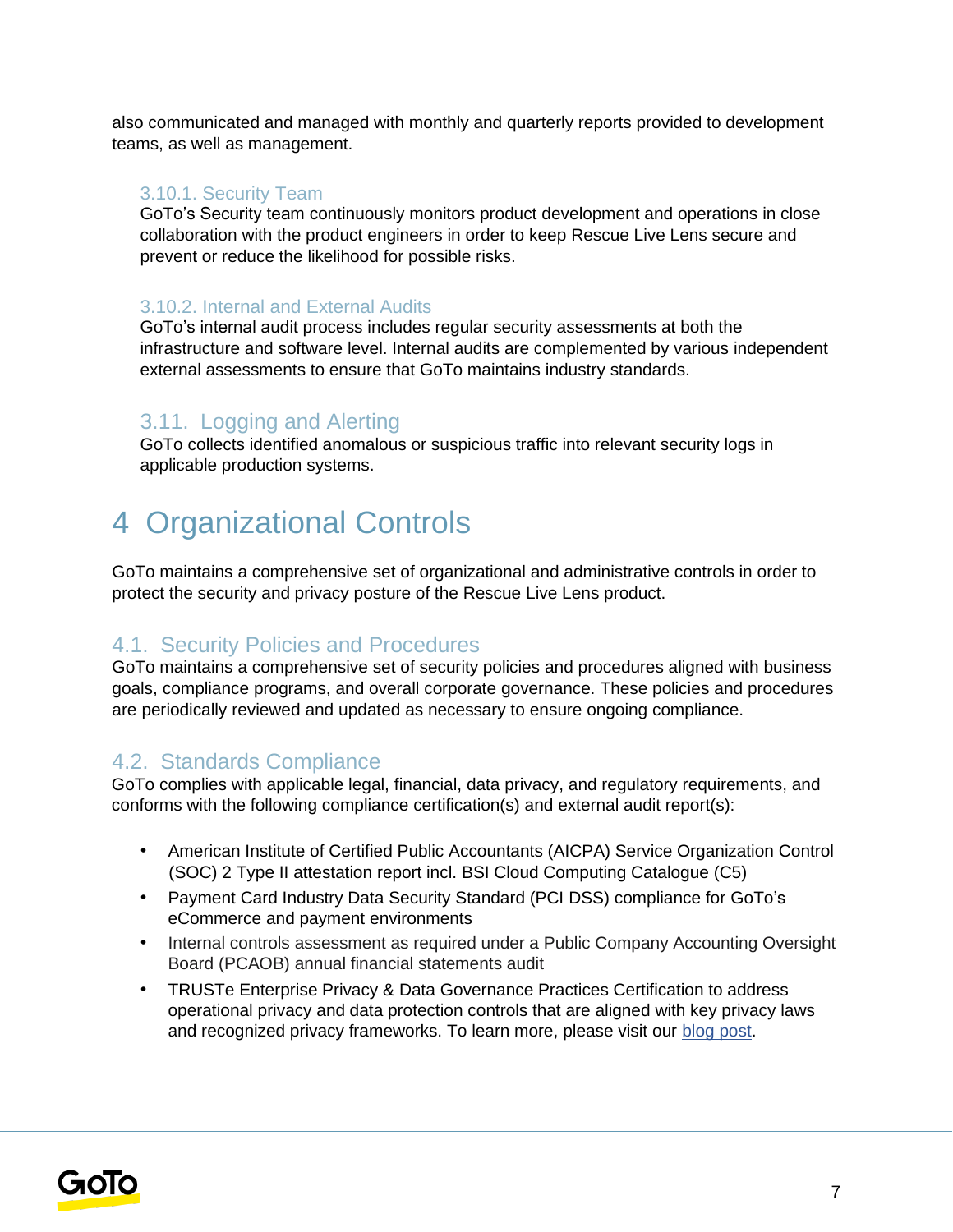## 4.3. Security Operations and Incident Management

GoTo's Security Operations Center (SOC) is staffed by the Security Operations team and is responsible for detecting and responding to security events. The SOC uses security sensors and analysis systems to identify potential issues and has developed an Incident Response Plan that dictates appropriate responses.

The Incident Response Plan is aligned with GoTo's critical communication processes, the Information Security Incident Management Policy, as well as associated standard operating procedures. It is designed to manage, identify and resolve suspected or identified security events across its systems and Services, including Rescue Live Lens. Per the Incident Response Plan, technical personnel are in place to identify potential information security-related events and vulnerabilities and to escalate any suspected or confirmed events to management, where appropriate. Employees can report security incidents via email, phone and/or ticket in accordance with the process documented on the GoTo intranet site. All identified or suspected events are documented and escalated via standardized event tickets and triaged based upon criticality.

### 4.4. Application Security

GoTo's application security program is based on the Microsoft Security Development Lifecycle (SDL) to secure product code. The core elements of this program are manual code reviews, threat modeling, static code analysis and system hardening.

### 4.5. Personnel Security

Background checks, to the extent permitted by applicable law and as appropriate for the position, are performed globally on new employees prior to the date of hire. Results are maintained within an employee's job record. Background check criteria will vary depending upon the laws, job responsibility and leadership level of the potential employee and are subject to the common and acceptable practices of the applicable country.

#### 4.6. Security Awareness and Training Programs

New hires are informed of security policies and the GoTo Code of Conduct and Business Ethics at orientation. Mandatory annual security and privacy training is provided to relevant personnel and managed by Talent Development with support from the Security and Privacy Teams.

GoTo employees and temporary workers are informed regularly about security and privacy guidelines, procedures, policies and standards through various mediums including new hire onboarding kits, awareness campaigns, webinars with the CISO, a security champion program, and the display of posters and other collateral, rotated at least bi-annually, that illustrate methods for securing data, devices, and facilities.

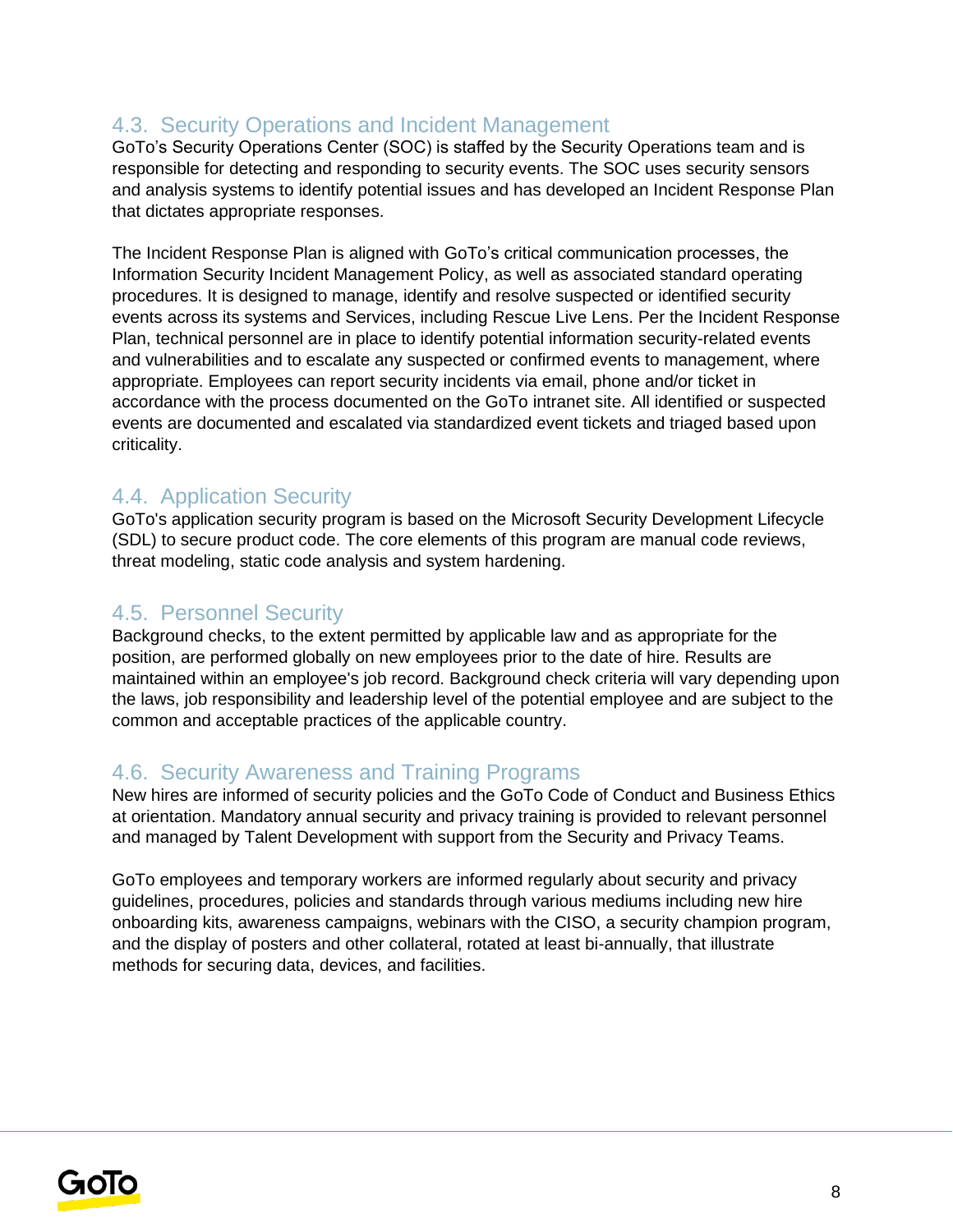# 5 Privacy Practices

GoTo takes the privacy of its Customers, the subscribers to the GoTo Services, and end users very seriously and is committed to disclosing relevant data handling and management practices in an open and transparent manner.

## 5.1. GDPR

The General Data Protection Regulation (GDPR) is a European Union (EU) law on data protection and privacy for individuals within the European Union. GDPR aims primarily to give control to its citizens and residents over their personal data and to simplify the regulatory environment across the EU. Rescue Live Lens is compliant with the applicable provisions of GDPR. For more information, please visit [https://www.goto.com/company/trust/privacy.](https://www.goto.com/company/trust/privacy)

# 5.2. CCPA

GoTo hereby represents and warrants that it is in compliance with the California Consumer Privacy Act (CCPA). For more information, please visit [https://www.goto.com/company/trust/privacy.](https://www.goto.com/company/trust/privacy)

## 5.3. Data Protection and Privacy Policy

GoTo is pleased to offer a comprehensive, global [Data Processing Addendum](https://www.goto.com/company/legal) (DPA), available in [English](https://www.docusign.net/Member/PowerFormSigning.aspx?PowerFormId=87db4c61-3929-4ccb-ab58-b202e064c4a1) and [German,](https://www.docusign.net/Member/PowerFormSigning.aspx?PowerFormId=29541afa-3cf0-4d7c-90f8-e971a0866b8e&env=na1) to meet the requirements of the GDPR, CCPA, and beyond and which governs GoTo's processing of Personal Data.

Specifically, our DPA incorporates several GDPR-focused data privacy protections, including: (a) data processing details, sub-processor disclosures, etc. as required under Article 28; (b) EU Standard Contractual Clauses (also known as the EU Model Clauses); and (c) inclusion of GoTo's technical and organizational measures. Additionally, to account for CCPA coming into force, we have updated our global DPA to include: (a) revised definitions which are mapped to CCPA; (b) access and deletion rights; and (c) warranties that GoTo will not sell our users' 'personal information.'

For visitors to our webpages, GoTo discloses the types of information it collects and uses to provide, maintain, enhance, and secure its Services in its **Privacy Policy** on the public website. The company may, from time to time, update the Privacy Policy to reflect changes to its information practices and/or changes in applicable law, but will provide notice on its website for any material changes prior to any such change taking effect.

Rescue Live Lens's Data Residency Option allows you to choose where to store end-user data: either within the European Union (Frankfurt, Dublin) or in the USA. GoTo guarantees that those choosing data residency within the EU will only connect to datacenters within the EU and that customer data remains solely within the chosen region.

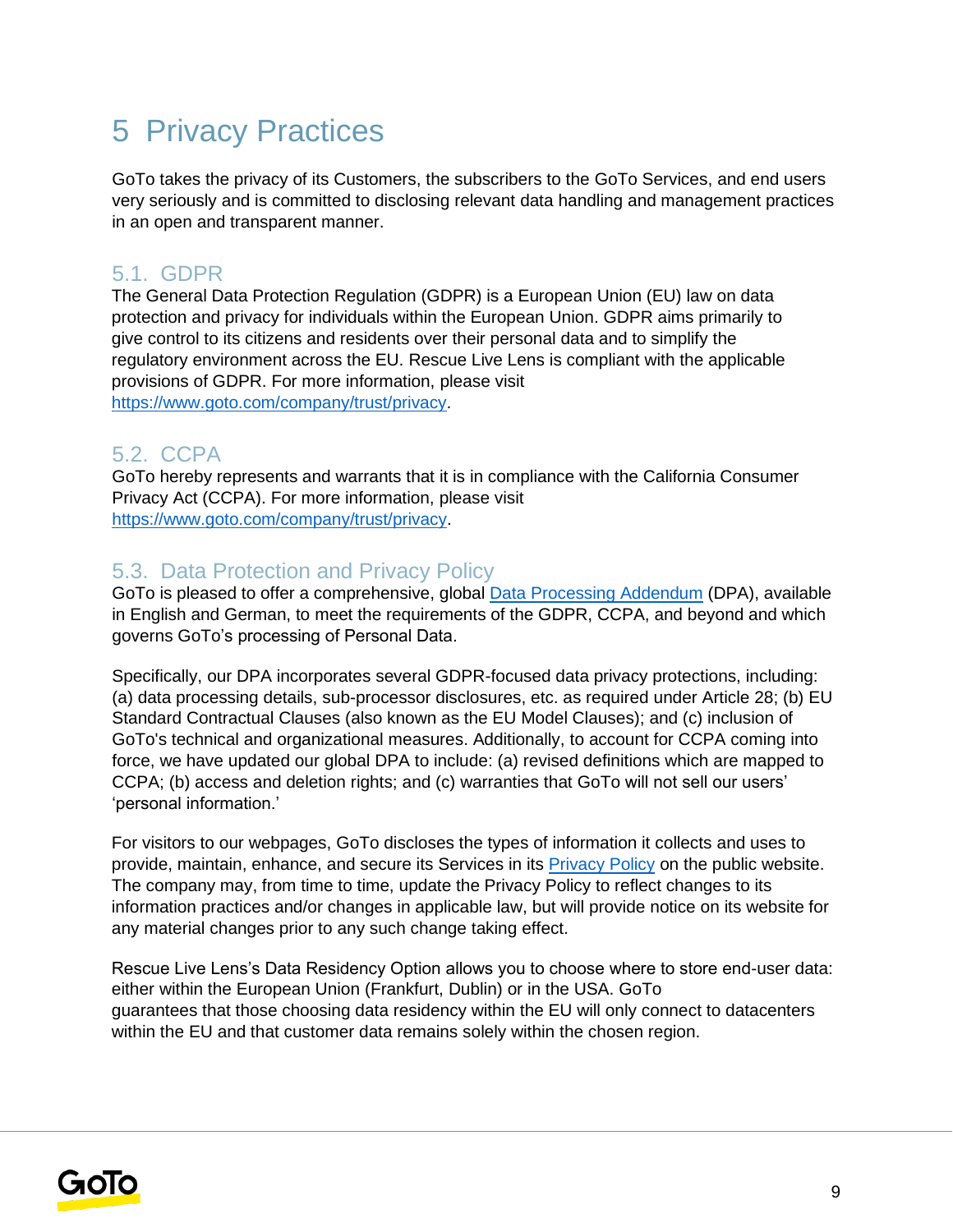# 5.4. Transfer Frameworks

GoTo has a robust global data protection program which takes into account applicable law and supports lawful international transfers under the following frameworks:

#### 5.4.1. Standard Contractual Clauses

The Standard Contractual Clauses (or "SCCs") are standardized contractual terms, recognized and adopted by the European Commission, whose primary purpose are to ensure that any personal data leaving the European Economic Area ("EEA") will be transferred in compliance with EU data-protection law. GoTo has invested in a world-class data privacy program designed to meet the exacting requirements of the SCCs for the transfer of personal data. GoTo offers customers SCCs, sometimes referred to as EU Model Clauses, that make specific guarantees around transfers of personal data for in-scope GoTo services as part of its global DPA. Execution of the SCCs helps ensure that GoTo customers can freely move data from the EEA to the rest of the world.

#### *Supplemental Measures*

In addition to the measures specified in these TOMs, GoTo has created the following [FAQ](https://logmeincdn.azureedge.net/legal/international-data-transfers-faq.pdf) designed to outline its supplemental measures utilized to support lawful transfers under Chapter 5 of the GDPR and address and guide any "case-by-case" analyses recommended by the European Court of Justice in conjunction with the SCCs.

#### 5.4.2. APEC CBPR and PRP Certifications

GoTo has additionally obtained Asia-Pacific Economic Cooperation ("APEC") Cross-Border Privacy Rules ("CBPR") and Privacy Recognition for Processors ("PRP") certifications. The APEC CBPR and PRP frameworks are the first data regulation frameworks approved for the transfer of personal data across APEC-member countries and were obtained and independently validated through TrustArc, an APEC-approved third-party leader in data protection compliance.

### 5.5. Return and Deletion of Customer Content

At any time, Rescue Live Lens Customers may request the return or deletion of their Content through standardized interfaces. If these interfaces are not available or GoTo is otherwise unable to complete the request, GoTo will make a commercially reasonable effort to support the Customer, subject to technical feasibility, in the retrieval or deletion of their Content. Customer Content for Rescue Live Lens will be deleted within thirty (30) days of a Customer's request. Customers' Rescue Live Lens Content shall automatically be deleted within ninety (90) days after the expiration or termination of their final subscription term. Upon written request, GoTo will certify to such Content deletion.

### 5.6. Sensitive Data

While GoTo aims to protect all Customer Content, regulatory and contractual limitations require us to restrict the use of the Rescue Live Lens for certain types of information. Unless Customer has written permission from GoTo, the following data must not be uploaded to or generated in Rescue Live Lens (by Customer or their end-users):

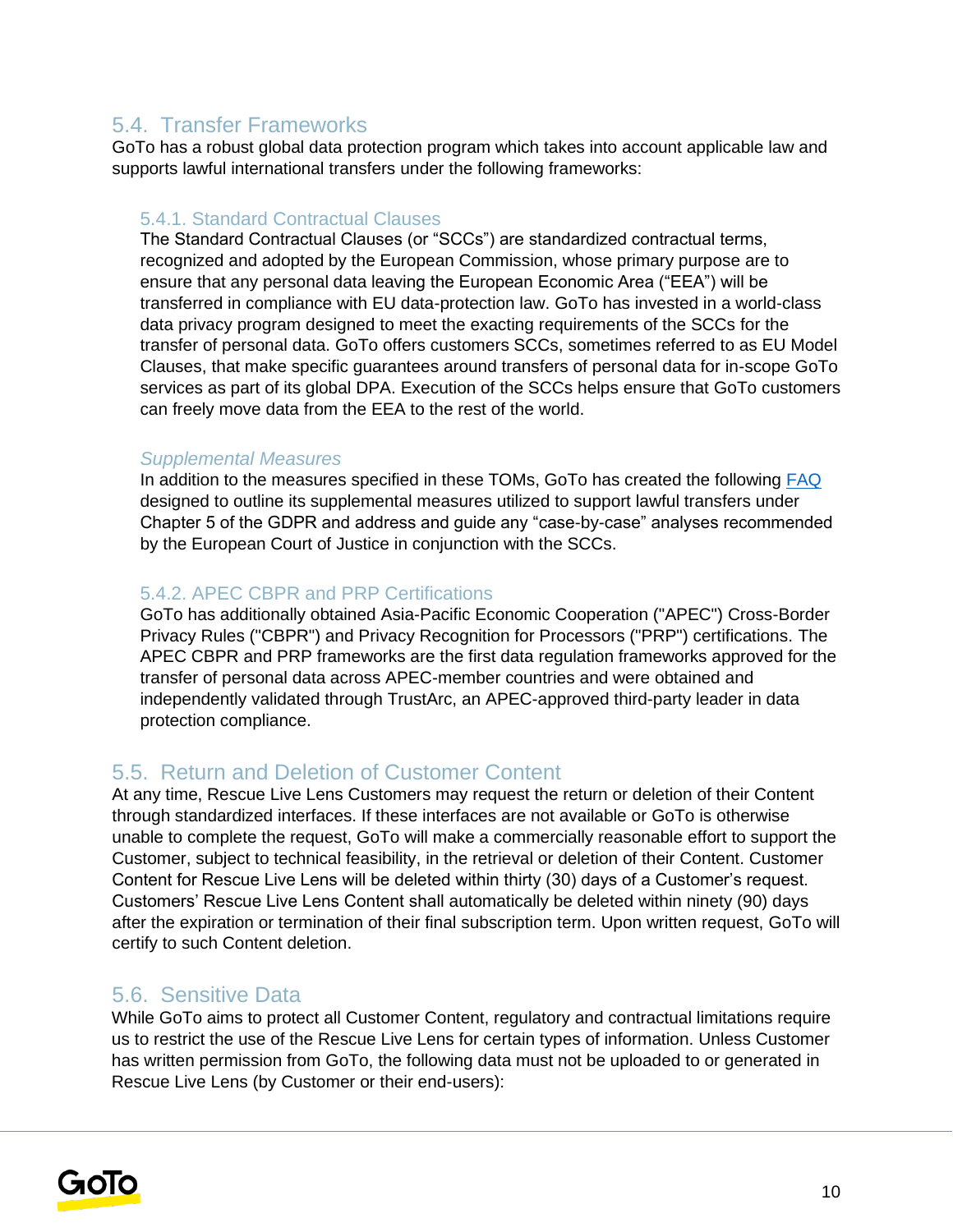- Government-issued identification numbers and images of identification documents.
- Information related to an individual's health, including, but not limited to, Protected Health Information (PHI) identified in the Health Insurance Portability and Accountability Act of 1996 (HIPAA) and related laws and regulations.
- Information related to financial accounts and payment instruments, including, but not limited to, credit card data. The only general exception to this provision extends to explicitly identified payment forms and pages that are used by GoTo to collect payment for Rescue Live Lens.
- Any information especially protected by applicable laws and regulation, specifically information about individual's race, ethnicity, religious or political beliefs, organizational memberships, etc.

### 5.7. Tracking and Analytics

GoTo is continuously improving its websites and products using third-party web analytics tools which help GoTo understand how visitors use its websites, desktop tools, and mobile applications, as well as user preferences and problems. For further details please reference the [Privacy Policy](https://www.goto.com/company/legal/privacy)[.](https://www.logmein.com/legal/privacy)

# 6 Third Parties

### 6.1. Use of Third Parties

As part of the internal assessment and processes related to vendors and third parties, vendor evaluations may be performed by multiple teams depending upon relevancy and applicability. The Security team evaluates relevant vendors that provide information security-based services including the evaluation of third-party hosting facilities. GoTo's Legal and Procurement teams may evaluate contracts, Statements of Work (SOW) and service agreements, as necessary per internal processes. Appropriate compliance documentation or reports may be obtained and evaluated at least annually, as deemed appropriate, to ensure the control environment is functioning adequately and any necessary user consideration controls are addressed. In addition, third parties that host or that are granted access to sensitive or confidential data by GoTo are required to sign a written contract outlining the relevant requirements for access to, or storage or handling of, the information (as applicable).

#### 6.2. Contract Practices

To ensure business continuity and that appropriate measures are in place, intended to protect the confidentiality and integrity of third-party business processes and data processing, GoTo reviews relevant third parties' terms and conditions and either utilizes GoTo-approved procurement templates or negotiates, in collaboration with Security, Legal, Procurement, and Finance (in each case, as appropriate) such third-party terms, where deemed necessary.